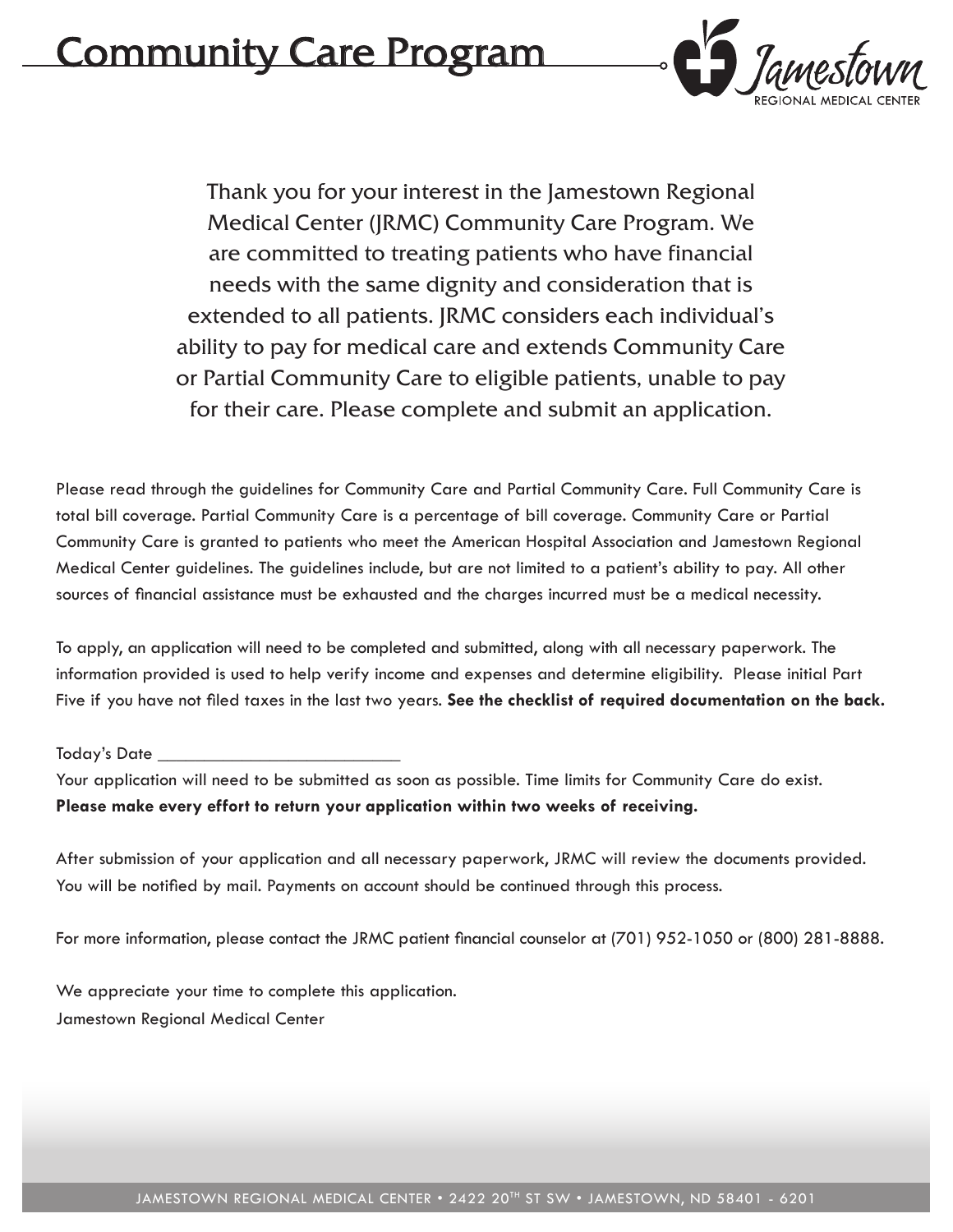# Application



## **APPLICANT INFORMATION**

| First Name:    | MI:   | Last Name: |                    |       |        |      |
|----------------|-------|------------|--------------------|-------|--------|------|
| Address:       |       | City:      |                    |       | State: | Zip: |
| Phone Number   |       |            |                    |       |        |      |
| Home:          | Work: |            |                    | Cell: |        |      |
| Date of Birth: |       |            | Social Security #: |       |        |      |
| Employment:    |       | Job Title: |                    |       |        |      |
| Address:       |       | City:      |                    |       | State: | Zip: |

## **OPTIONAL**

*This may aid in qualifying you for a federal or state assistance program such as Medicaid or Disability.*

| Are you pregnant? $\Box$ Yes $\Box$ No         | Are you disabled? $\Box$ Yes $\Box$ No |      |
|------------------------------------------------|----------------------------------------|------|
| Dependent 1 name:                              |                                        | Age: |
| Dependent upon applicant? $\Box$ Yes $\Box$ No | Relationship                           |      |
| <b>Dependent 2 name:</b>                       |                                        | Age: |
| Dependent upon applicant? $\Box$ Yes $\Box$ No | Relationship                           |      |
| <b>Dependent 3 name:</b>                       |                                        | Age: |
| Dependent upon applicant? $\Box$ Yes $\Box$ No | Relationship                           |      |
| <b>Dependent 4 name:</b>                       |                                        | Age: |
| Dependent upon applicant? $\Box$ Yes $\Box$ No | Relationship                           |      |
|                                                |                                        |      |

## **CO-APPLICANT INFORMATION**

| First Name:          | MI: |                    | Last Name: |        |      |
|----------------------|-----|--------------------|------------|--------|------|
| Address:             |     | City:              |            | State: | Zip: |
| Phone Number (Home): |     | (Work):            |            |        |      |
| Date of Birth:       |     | Social Security #: |            |        |      |
| Employment:          |     | Job Title:         |            |        |      |
| Address:             |     | City:              |            | State: | Zip: |

## **PART 1: INCOME AND OTHER ASSETS**

*Must provide proof of pay stubs, tax returns and bank statements.*

| <b>Monthly Net Income</b>   | <b>Assets</b>                |    |
|-----------------------------|------------------------------|----|
| Self (Monthly Net)          | Life Insurance Cash Value    |    |
| Spouse (Monthly Net)        | Stocks/Bonds/Mutual Funds    |    |
| Alimony/Child Support       | <b>Retirement Plans</b>      |    |
| Rent Income                 | Saving Accounts              |    |
| Other                       | Real Estate (Net Cash Value) | ل- |
|                             | Other                        |    |
| <b>Total Monthly Income</b> | <b>Total Assets</b>          |    |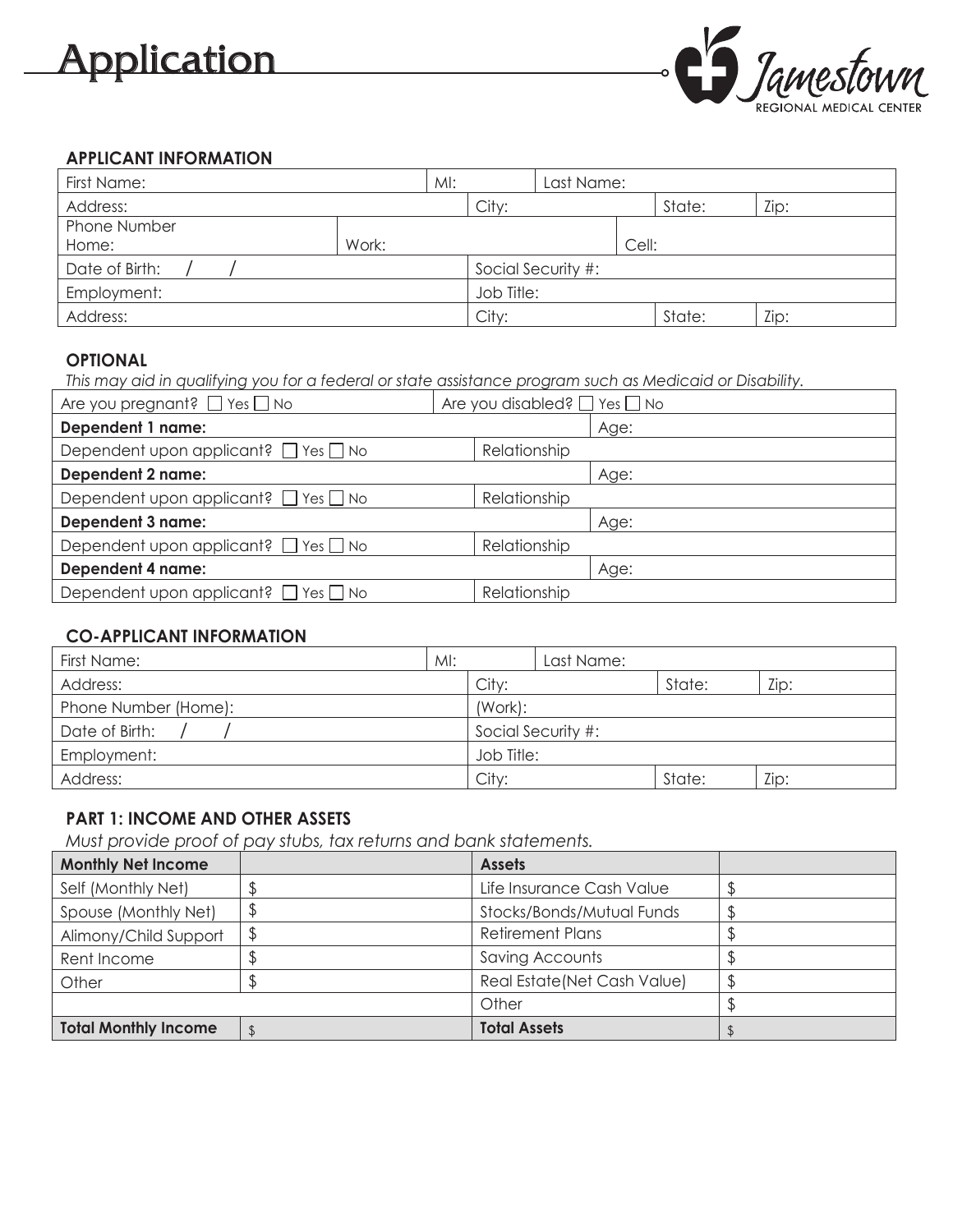

### **PART 2: INCOME TAXES**

- I have not filed for income taxes in the past two years due to a low-income status. *Initial*
- $\Box$  I am up-to-date on filing for income taxes. (Please provide income taxes for the past two years)

### **PART 3: PARTIAL COMMUNITY CARE AGREEMENT**

*Payment plans arranged with partial Community Care Application awardees are considered reasonable by the Patient Accounts Coordinator.*

I promise to pay Jamestown Regional Medical Center (JRMC) the remainder of my bill, if I receive Partial Community Care to cover a portion of my current bill. I have been informed of JRMC's payment plan and have reviewed it above. If I default on this plan, I know that the hospital can take action to see that they are paid for the services that were offered including, but not limited to, sending my account to a collection agency.

The information stated in this application is correct to the best of my knowledge. You are authorized to check my credit and employment history and to answer questions about your credit experience with me.

You are further authorized to disclose any information contained herein and other information obtained by you with regard to my credit and employment history to third parties, solely for the purpose of obtaining financing for payment of any indebtedness that I might owe you.

By signing this agreement I am promising to cooperate with the hospital staff and provide adequate information, in a timely matter, to get my bill resolved. I understand that my signing this form gives JRMC the right to verify this information and deny me of Community Care if I am fraudulent.

Signature of Applicant Date Date

Signature of Co-Applicant The Contemporary Date